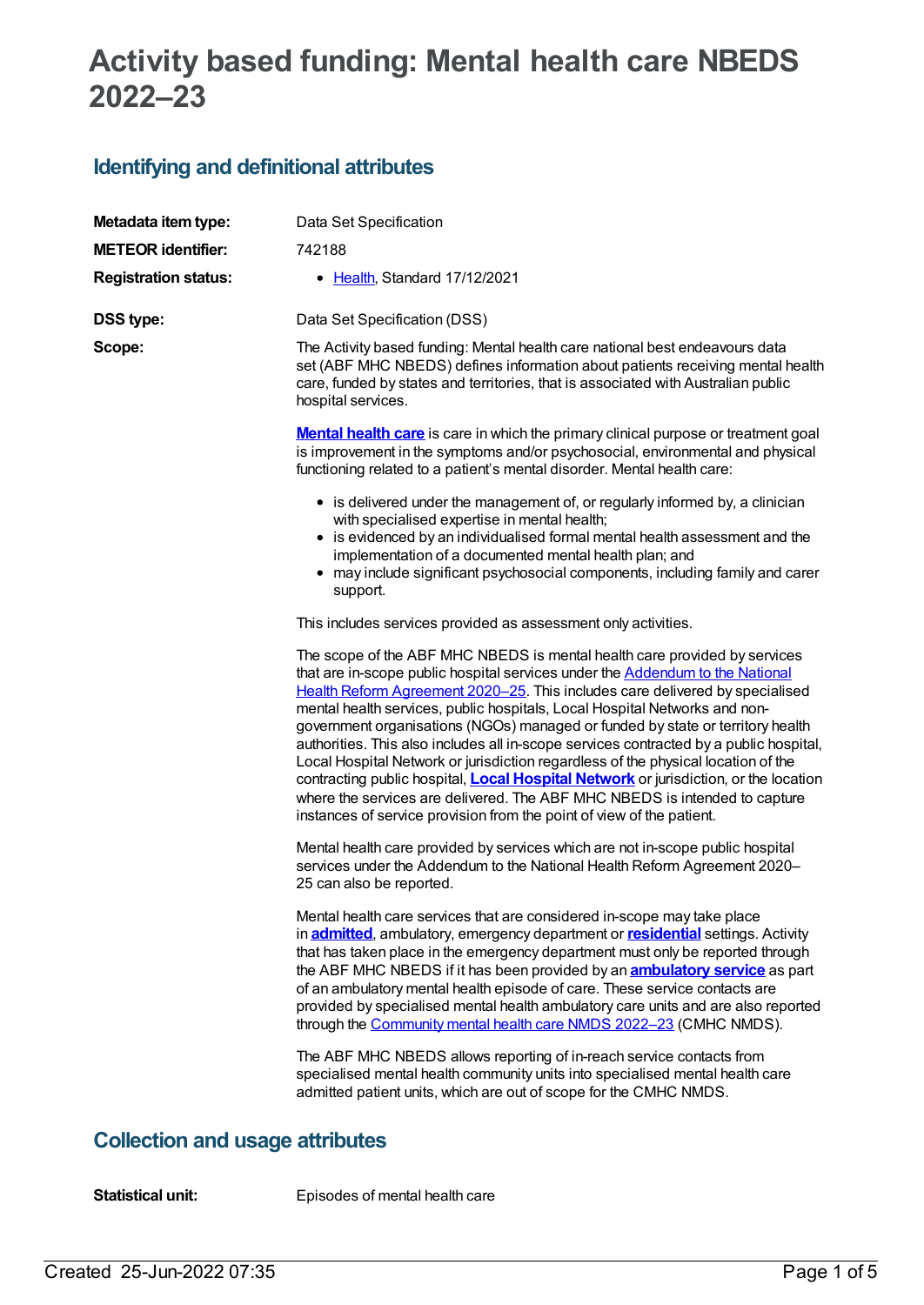| <b>Collection methods:</b> | Data are collected at each hospital from patient administrative, financial and other<br>systems. Hospitals forward data to the relevant state or territory health authority on<br>a regular basis (for example, monthly).                                                                                                               |
|----------------------------|-----------------------------------------------------------------------------------------------------------------------------------------------------------------------------------------------------------------------------------------------------------------------------------------------------------------------------------------|
|                            | National reporting arrangements                                                                                                                                                                                                                                                                                                         |
|                            | State and territory health authorities provide the data to the Independent Hospital<br>Pricing Authority for national collation, on a quarterly basis. Only episodes which<br>have a formal discharge within the reference period, or those which have a<br>statistical discharge at the end of a reference period, should be reported. |
|                            | Periods for which data are collected and nationally collated                                                                                                                                                                                                                                                                            |
|                            | Financial years ending 30 June each year.                                                                                                                                                                                                                                                                                               |
| Implementation start date: | 01/07/2022                                                                                                                                                                                                                                                                                                                              |
| Implementation end date:   | 30/06/2023                                                                                                                                                                                                                                                                                                                              |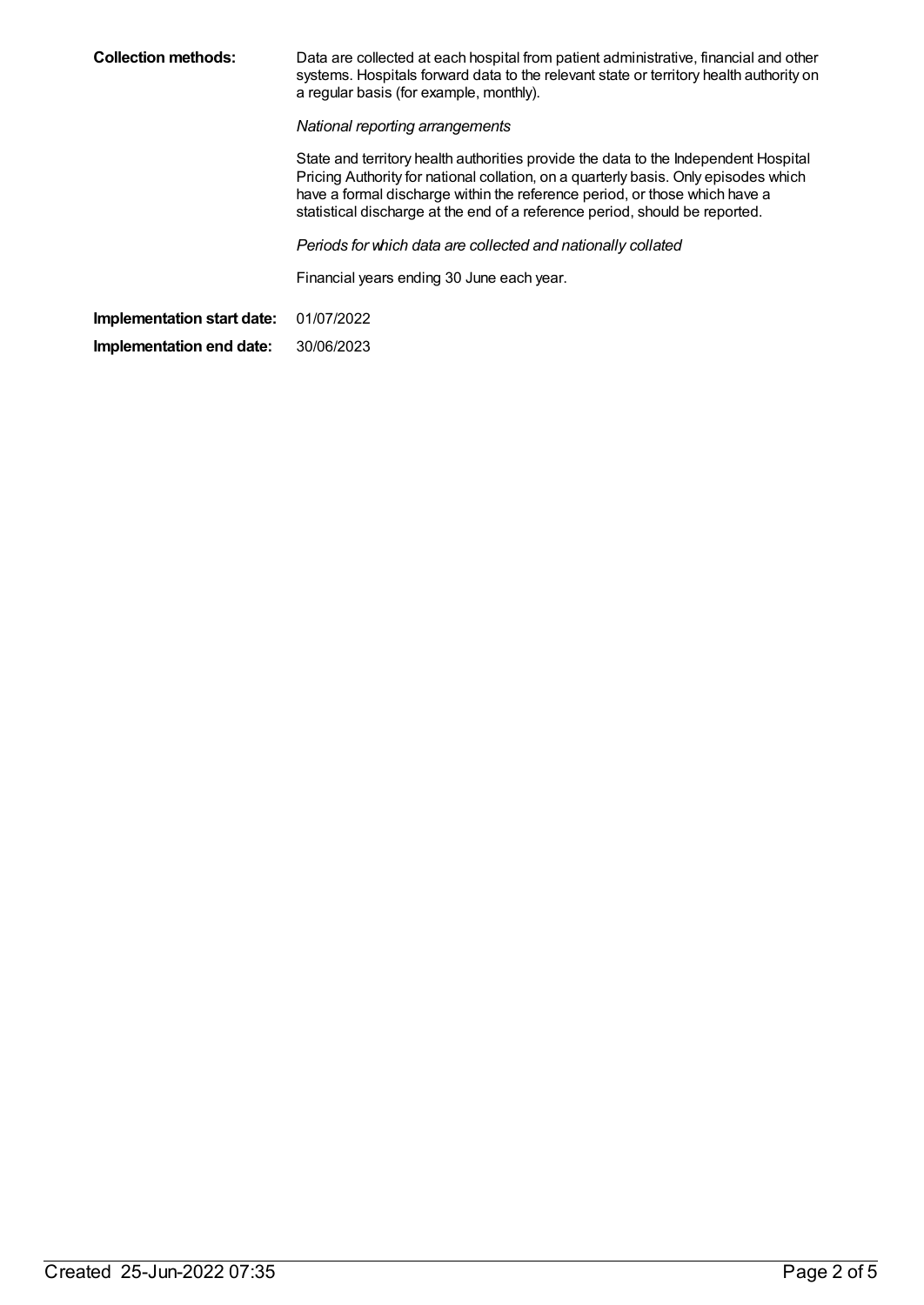**Comments:** Whilst it is recognised that there may be activity undertaken by non-specialised ambulatory health services that meet the definition of mental health care, it is also acknowledged that jurisdictional system capabilities may prevent this activity being reported through this data set.

> While the NBEDS provides guidance on the circumstances in which clinical measures should be reported for specific age groups, it is noted that it is a clinical decision as to the most appropriate measure to be used for a particular patient.

*Scope links with other National Minimum Data Sets (NMDSs) and NBEDSs*

[Admitted](file:///content/742173) patient care NMDS 2022–23

[Community](file:///content/742040) mental health care NMDS 2022–23

Mental health [establishments](file:///content/742046) NMDS 2022–23

[Residential](file:///content/742165) mental health care NMDS 2022–23

*Glossary items*

Glossary terms that are relevant to this data set specification are included here:

**Activity based [funding](https://meteor.aihw.gov.au/content/678967)**

**[Admission](https://meteor.aihw.gov.au/content/327206)**

**[Admitted](https://meteor.aihw.gov.au/content/409067) patient mental health care service**

**[Ambulatory](https://meteor.aihw.gov.au/content/749893) care**

**[Ambulatory](https://meteor.aihw.gov.au/content/699980) mental health care service**

**Episode of [residential](https://meteor.aihw.gov.au/content/376427) care end**

**Episode of [residential](https://meteor.aihw.gov.au/content/376510) care start**

**Health of the Nation [Outcome](https://meteor.aihw.gov.au/content/730842) Scale 65+**

**Local [Hospital](https://meteor.aihw.gov.au/content/711144) Network**

**[Mental](https://meteor.aihw.gov.au/content/575321) health care**

**[Mental](https://meteor.aihw.gov.au/content/682464) health phase of care**

**[Multidisciplinary](https://meteor.aihw.gov.au/content/614408) case conference**

**[Reference](https://meteor.aihw.gov.au/content/699148) period**

**[Resident](https://meteor.aihw.gov.au/content/722666)**

**[Residential](https://meteor.aihw.gov.au/content/373049) mental health care service**

**Resource Utilisation [Groups-Activities](https://meteor.aihw.gov.au/content/495909) of Daily Living**

**[Separation](https://meteor.aihw.gov.au/content/327268)**

**Source and reference attributes**

**Submitting organisation:** Independent Hospital Pricing Authority

**Relational attributes**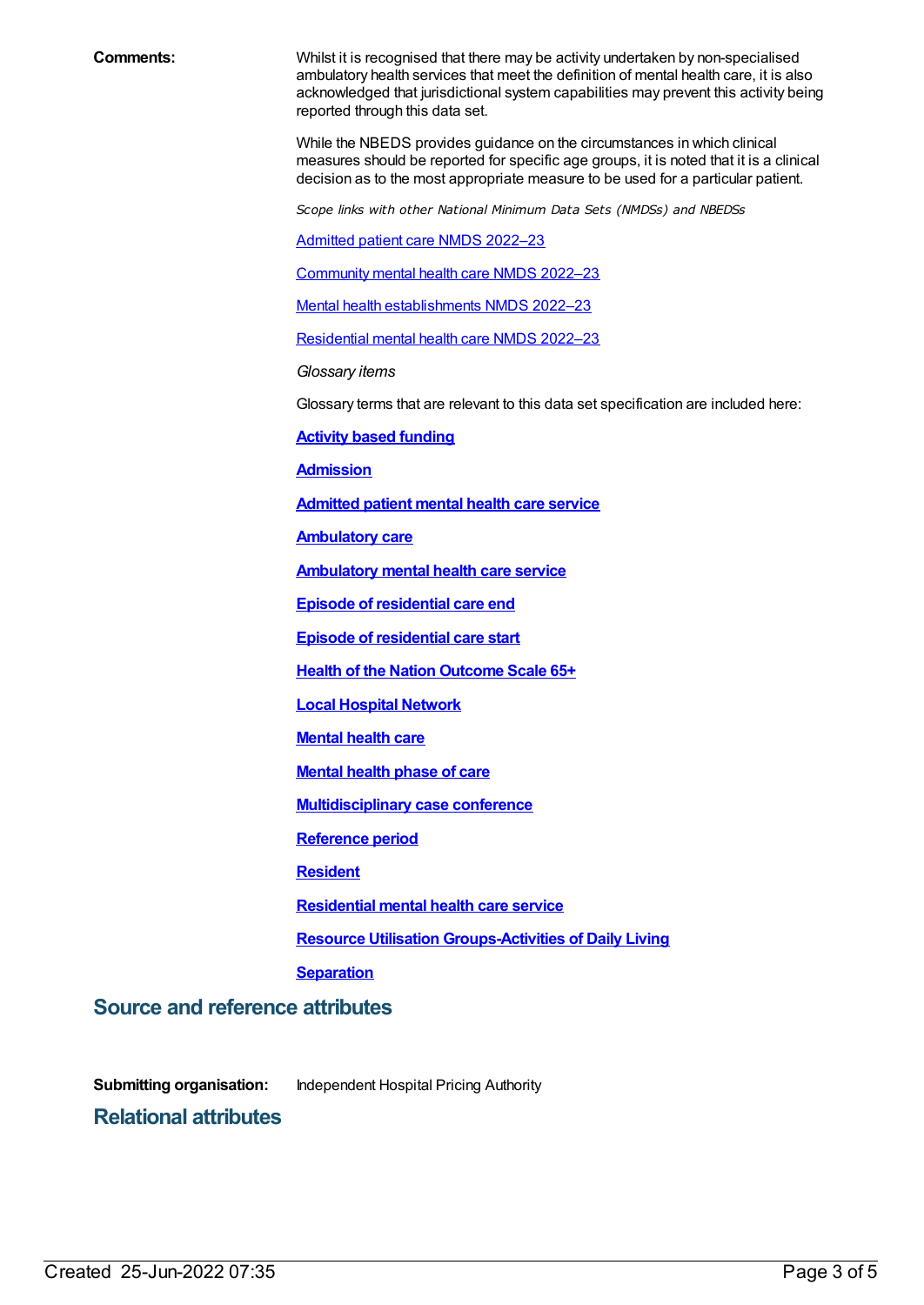#### **Related metadata references:**

Supersedes Activity based funding: Mental health care NBEDS [2021–22](https://meteor.aihw.gov.au/content/735108)

• [Health](https://meteor.aihw.gov.au/RegistrationAuthority/12), Superseded 17/12/2021

See also [Admitted](https://meteor.aihw.gov.au/content/742173) patient care NMDS 2022-23

• [Health](https://meteor.aihw.gov.au/RegistrationAuthority/12), Standard 20/10/2021

See also [Community](https://meteor.aihw.gov.au/content/742040) mental health care NMDS 2022-23

- [Health](https://meteor.aihw.gov.au/RegistrationAuthority/12), Standard 17/12/2021
- See also *Individual [Healthcare](https://meteor.aihw.gov.au/content/746470) Identifier NBEDS 2022-23* 
	- [Health](https://meteor.aihw.gov.au/RegistrationAuthority/12), Standard 20/10/2021

See also Mental health [establishments](https://meteor.aihw.gov.au/content/742046) NMDS 2022–23

• [Health](https://meteor.aihw.gov.au/RegistrationAuthority/12), Standard 17/12/2021

See also [Non-admitted](https://meteor.aihw.gov.au/content/742186) patient NBEDS 2022-23

• [Health](https://meteor.aihw.gov.au/RegistrationAuthority/12), Standard 20/10/2021

See also [Residential](https://meteor.aihw.gov.au/content/742165) mental health care NMDS 2022-23

• [Health](https://meteor.aihw.gov.au/RegistrationAuthority/12), Standard 17/12/2021

# **Metadata items in this Data Set Specification** Show more detail

| Seq<br>No.               | Metadata item                                                                                                         | <b>Obligation Max</b> | <b>occurs</b>           |
|--------------------------|-----------------------------------------------------------------------------------------------------------------------|-----------------------|-------------------------|
|                          | Episode of care—additional diagnosis, code (ICD-10-AM 12th edn) ANN{.N[N]}                                            | Conditional 99        |                         |
| $\overline{\phantom{0}}$ | Episode of care—clinical assessment only indicator, yes/no/not stated/inadequately<br>described, code N               | Mandatory             | $\mathbf 1$             |
|                          | Episode of care—FIHS psychosocial complications indicator, yes/no/unknown/not<br>stated/inadequately described code N | Conditional 7         |                         |
|                          | Episode of care-mental health phase of care end date, DDMMYYYY                                                        | Conditional 99        |                         |
|                          | Episode of care—mental health phase of care start date, DDMMYYYY                                                      | Conditional 99        |                         |
|                          | Episode of care—mental health phase of care, code N                                                                   | Conditional 99        |                         |
| $\overline{\phantom{a}}$ | <b>Episode of care—principal diagnosis, code (ICD-10-AM 12th edn) ANN{.N[N]}</b>                                      | Mandatory             | $\mathbf 1$             |
|                          | Episode of mental health care-episode end date, DDMMYYYY                                                              | Mandatory             | $\overline{1}$          |
|                          | Episode of mental health care-episode end mode, code N[N{.N}]                                                         | Mandatory             | $\overline{\mathbf{1}}$ |
|                          | Episode of mental health care-episode start date, DDMMYYYY                                                            | Mandatory             | $\mathbf 1$             |
|                          | Episode of mental health care-episode start mode, code N                                                              | Mandatory             | -1                      |
| ۰                        | Episode of mental health care—identifier, X[X(79)]                                                                    | Mandatory             | -1                      |
|                          | Episode of mental health care—service provider setting origin, code N                                                 | Mandatory             | -1                      |
|                          | <b>Establishment—activity based funding organisation identifier, NNX[X]NNNNN</b>                                      | Mandatory             | $\overline{1}$          |
|                          | Establishment-Local Hospital Network identifier, code NNN                                                             | Mandatory             | $\overline{1}$          |
|                          | Mental health phase of care-number of leave days, total N[NN]                                                         | Mandatory             | -1                      |
|                          | Person-area of usual residence, statistical area level 2 (SA2) code (ASGS Edition<br>3) N(9)                          | Mandatory             | $\mathbf 1$             |
|                          | Person-country of birth, code (SACC 2016) NNNN                                                                        | Mandatory             | -1                      |
|                          | Person-date of birth, DDMMYYYY                                                                                        | Mandatory             | -1                      |
|                          | Person-Indigenous status, code N                                                                                      | Mandatory             | 1                       |

Created 25-Jun-2022 07:35 Page 4 of 5